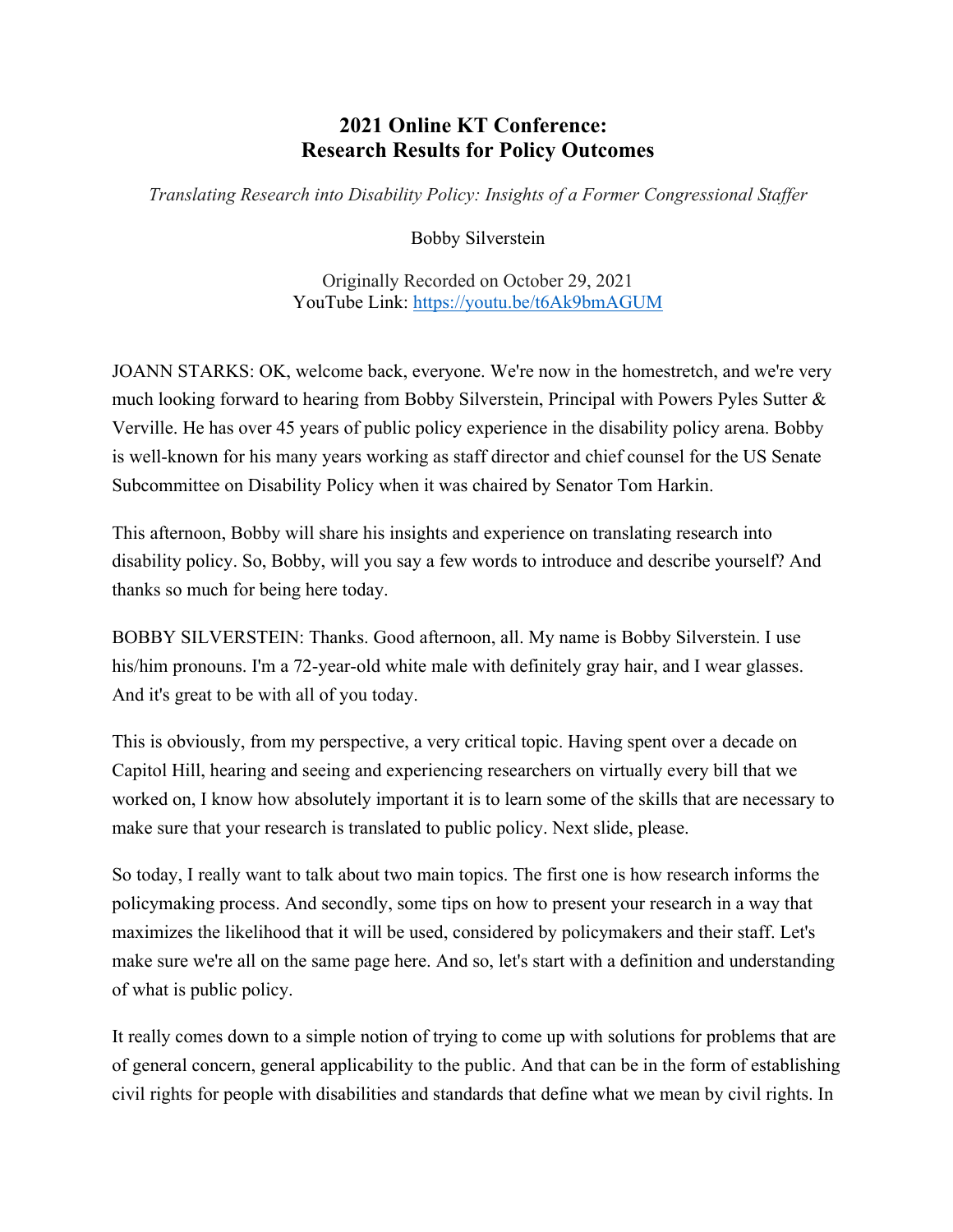other words, how do we proscribe inappropriate behavior, like discrimination. And also, public policy involves the solutions that result in outcomes of appropriate behavior.

For example, affirmative action. That is management by objectives that ends up with the outcome of equal opportunity. Another purpose of public policy is to provide resources, whether it's federal or state, to address a particular issue, and resulting in possibly the provision of services or supports to people with disabilities to enhance a policy objective like independent living, economic self-sufficiency. And sometimes, public policy results in the provision of benefits, cash benefits and assistance to people that also enable them to live independent lives.

So, when we talk about disability policy, it really has two different aspects, disability-specific legislation, as well as generic legislation that addresses the interests of people with disabilities. So, in the first category, we have laws like the Americans with Disabilities Act, the Individuals with Disabilities Education Act, the Rehabilitation Act, the Developmental Disabilities Assistance and Bill of Rights Act. And in the second category, those in terms of generic policy, we're talking about legislation like the Affordable Care Act, Medicaid, particularly, for example, home and community-based services, and the Workforce Innovation and Opportunity Act, which funds American job centers to make sure, again, that people with disabilities are effectively treated and receive services from our American job centers.

So, what is the role of research in advancing disability policy? To me, it comes down to a simple notion-- we need research to explain why change is necessary, the nature and scope of the change, and also implementation strategies. So first, research is always used to document the nature and severity of the problem so that policymakers and their staff can understand the historical and policy context.

This is a critical issue. When we were doing the Workforce Innovation Act in Congress and then WIOA, the Workforce Innovation and Opportunity Act, there was a provision that said all people are entitled to the services provided by American job centers. So, the number of staffers said, all. Why do we need to specifically say anything about people with disabilities? All means all.

So, we gave them research documenting the failure of American job centers to provide services and supports to people with disabilities. Oftentimes, they would say it's not my job to serve people with disabilities. Go to voc rehab or someplace else. And it was that research which demonstrated that the failure to provide services and supports which set up, now we get it. And if you look at the legislation now, you will see it says all, comma, including people with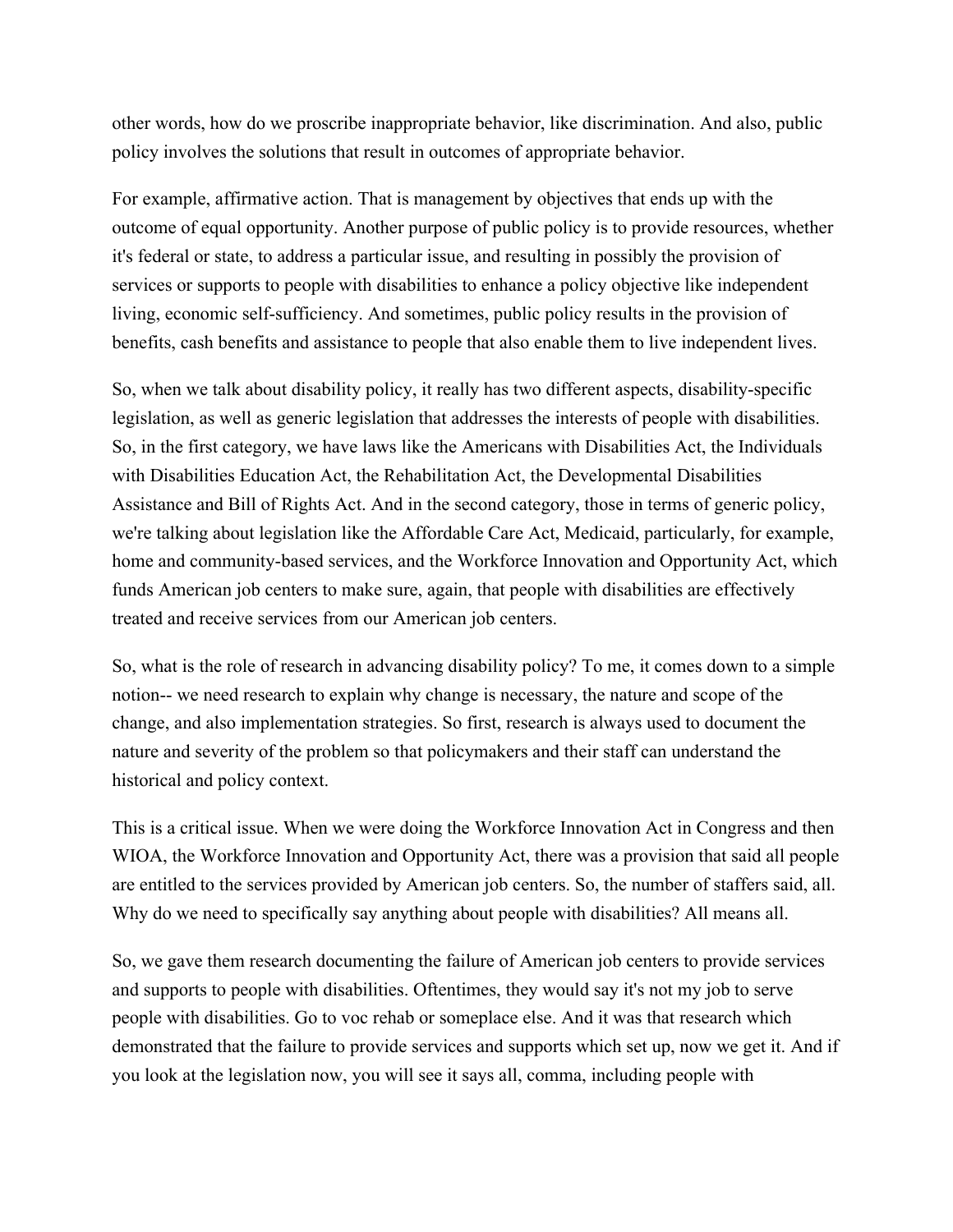disabilities, and those with significant disabilities. So, it was the research that allowed us to make sure that people with disabilities were served.

The second purpose of research is to identify the policy options. Oftentimes, people, policymakers do not know how to address the needs of people with disabilities. And so, we need to be able to have the research of the best promising and emerging practices, which then can be included in the legislation.

We need to do research to justify policy options. Oftentimes, the best ideas go absolutely nowhere because we can't demonstrate the benefit of the service or support for policy vis-a-vis the cost. And these economic analyses sometimes are make-or-break policy initiatives.

The next category is developing and advancing implementation methodologies. Enacting legislation is fine, but implementation, implementation is what we really should be concerned with. And we have to use the research to develop the appropriate finance systems, the reimbursement rates, the evaluation criteria, because sometimes, these what we call methods of administration can actually impede, rather than facilitate, public policy initiatives. And the last one is to measure compliance. We need help in establishing success criteria that works for people with disabilities.

Now, one of the things that folks ask me to do is to share some of my experience on what role NIDILRR has played over the years, and other federal agencies, in advancing disability policy. And all of you know-- hopefully, those from other countries also know NIDILRR, the National Institute on Disability, Independent Living, and Rehabilitation Research. Well, because of NIDILRR's focus on investing in applied and action research, oftentimes, NIDILRR's research truly facilitates achievement of our national goals for disability policy of equal opportunity, full participation, independent living and economic self-sufficiency. So let me just share with you some of the examples.

You folks may or may not know that NIDILRR-supported research directly led to the development of the World Wide Web Consortium, W3C, international standards used for ensuring accessibility and usability of websites, online systems, mobile apps, and other forms of information and communication technology. These WCAG Web Content Accessibility Guidelines are used and included now in section 508 of the Rehabilitation Act, which ensures accessibility by federal agencies.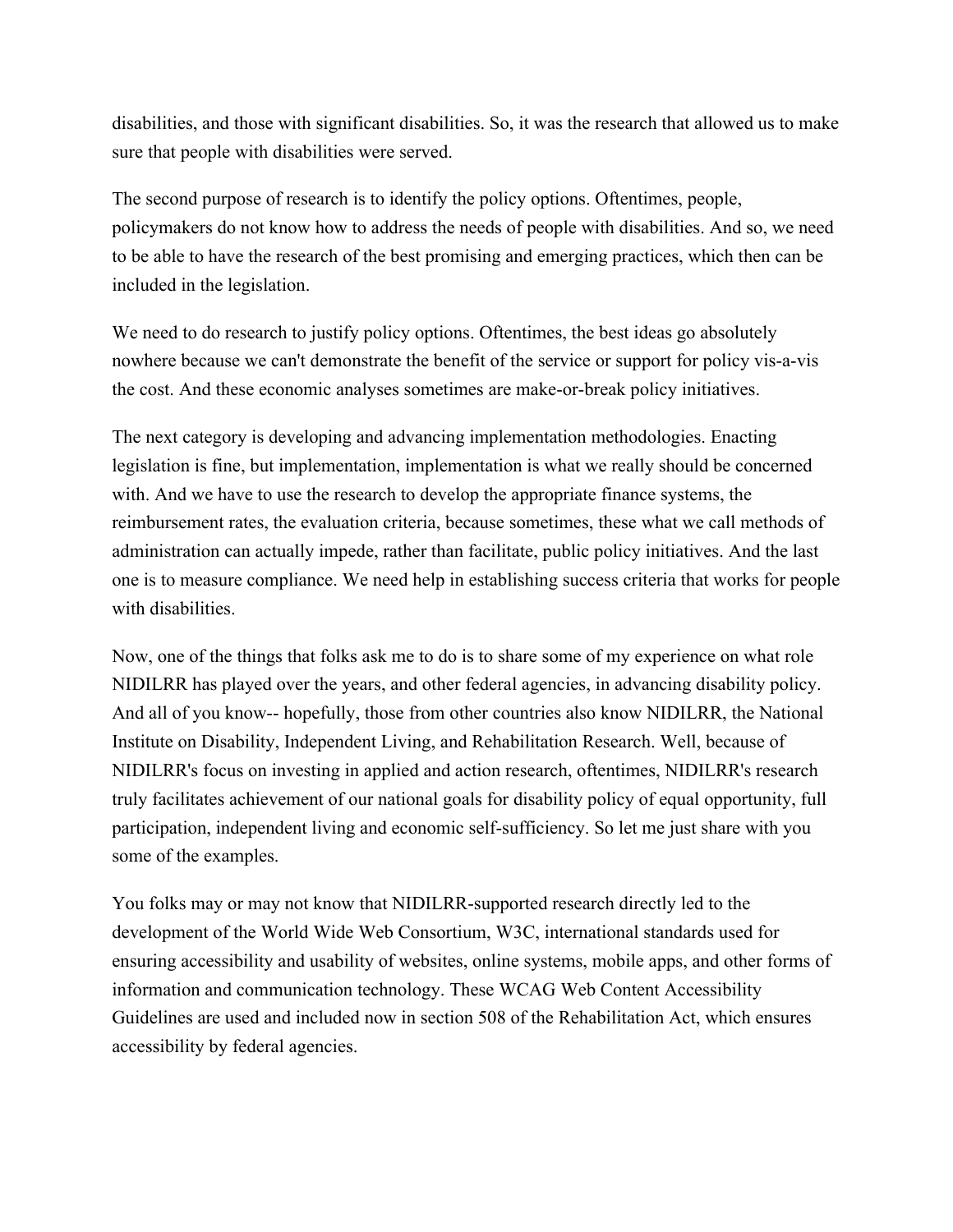If you look at state laws that deal with ICT accessibility, you will see that many of them make specific reference to WCAG. And again, we can thank NIDILRR-supported research for this. Some of you may be familiar with the Technology-Related Assistance for Individuals with Disabilities Act. That was passed a number of years ago, and now is still in existence, providing resources for pretty much every state to advance the use of assistive technology for people with disabilities. A big deal. Well, this legislation, again, was based in large part on research performed by NIDILRR grantees.

Now, you folks know how critically important personal assistance services is to some people with very significant disabilities. They need assistance if they're going to work in toileting, in eating, in getting their clothes on and off. But when we passed the ADA, one of the provisions is you have to provide reasonable accommodations, but reasonable accommodations was never interpreted as requiring the provision of PAS.

But because of the work of NIDILRR grantees, we laid a foundation for when the administration, the Obama administration was updating the section 501 regulations dealing with affirmative action by federal agencies, that research was critical in the decision by the administration, the Equal Employment Opportunity Commission to include and require PAS as a form of affirmative action. And when we look at implementation of the ADA and state civil rights laws and 503 affirmative action by government contractors and 501 federal agencies, we see the incredible advances to opportunity for people with disabilities because of technology. And so many of the technological advances are the direct result of research conducted by NIDILRR.

Now, we're all hopefully returning to the workplace, but have spent more than a year dealing with the COVID-19 pandemic. And a group that I work with, the Disability and Rehabilitation Research Coalition, DRRC, has used research conducted and supported by NIDILRR to advocate for the inclusion of people with disabilities in the data collection efforts, because if you don't collect the data and you don't disaggregate the data, there's a good chance that people with disabilities will be left behind in terms of testing and delivery of different strategies for addressing the pandemic.

And because of the research used in the advocacy, CDC is including disability status in case reporting forms. And when I did these slides, there were interim recommendations by what's called the COVID-19 Health Equity Task Force that was established pursuant to a executive order by President Biden. Well, next slide, but yesterday, the task force announced its set of recommendations.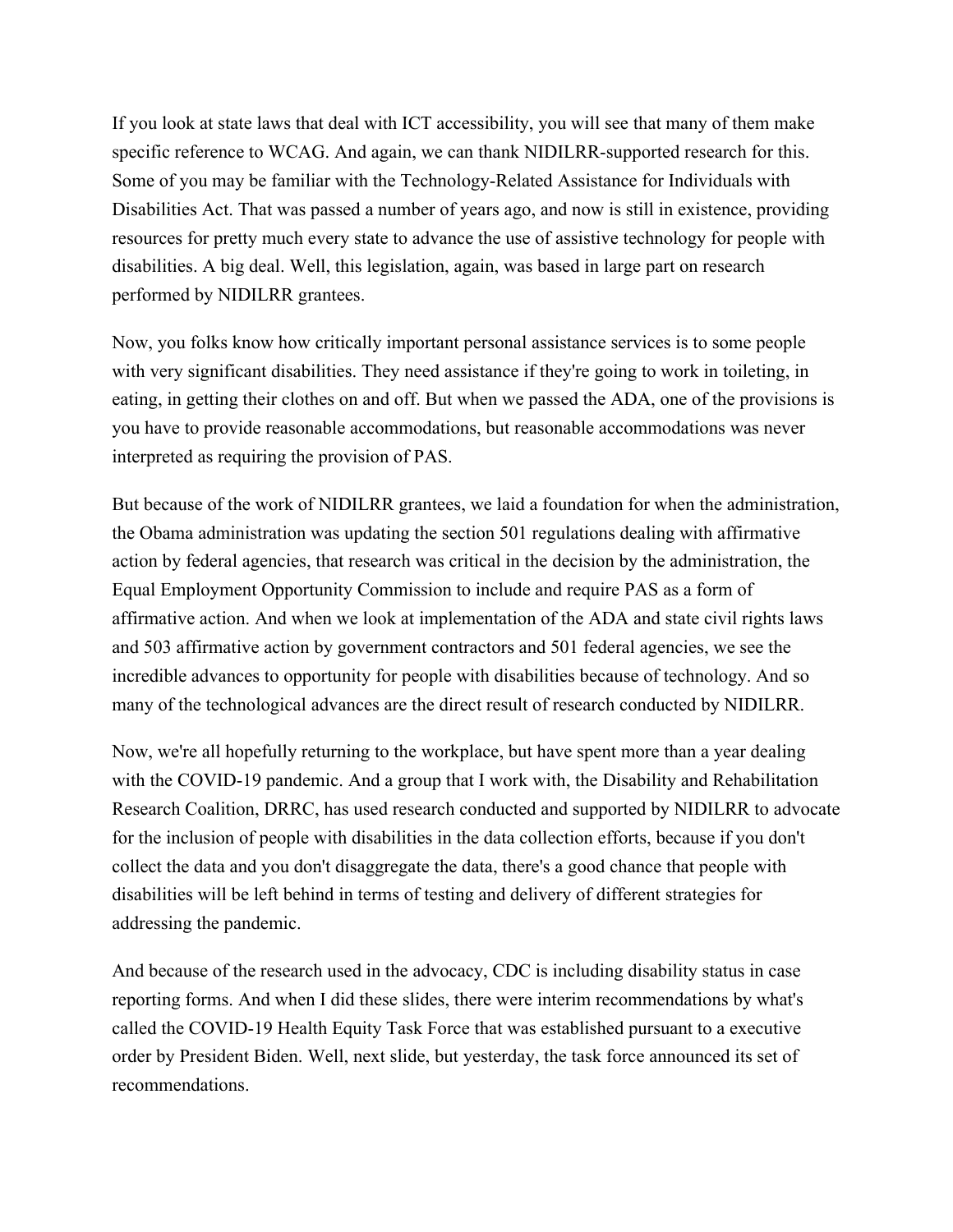And that will be presented more officially in the next couple of days. But in the outline, there were at least 12 different references to disability, ranging from recognition of long COVID, again, because of research, what services that people with disabilities may need. And the disaggregation of data has been absolutely critical. So again, the research was used as the basis for the advocacy, which we now see in a critical task force report.

Now, we always talk about the ADA, and the advocacy efforts were absolutely critical in making the ADA a reality, the grassroots efforts by the disability community, working with those in the business community who were interested, with our friends in Congress. But the research efforts are not always recognized, but they were critical.

And I can tell you that for a fact because I was, as a staff director working on the ADA, was the one who relied on this research, whether it was from the National Council on Disability finding that the severity and pervasiveness of discrimination is well-documented, well, it was that documentation towards independence and on the threshold of independence that made the difference. Statements by the US Commission on Civil Rights that discrimination persists, President's Commission on HIV Epidemic that discrimination against individuals with AIDS/HIV infection is widespread and has serious repercussions for both the individual and the nation, it was the research that helped make sure that people with HIV/AIDS were included in the ADA.

Now, research is also essential for justifying key provisions. Reasonable accommodations. We had data from key economists and Job Accommodation Network showing that, in general, there were no costs for any accommodations. When there were costs, often it was less than \$500. And there were situations where it might be more costly, but we had the data. The standards for making facilities accessible, there was extensive data showing the potential cost, and refuting folks who were saying that the cost would be astronomical, particularly with respect to new construction.

Every piece of legislation in Congress considers must have a cost/benefit analysis. And again, it was the economists, the researchers that help us show that the benefits far outweigh the costs. And most recently, you may have read that, in the midst of COVID, a number of hospitals and states were developing or using critical standards of care that resulted in the exclusion of people with significant disabilities. But we used data and analysis to show that this was not only not necessary, but inappropriate, and that science should be the basis for who gets served, not perceptions about quality of life.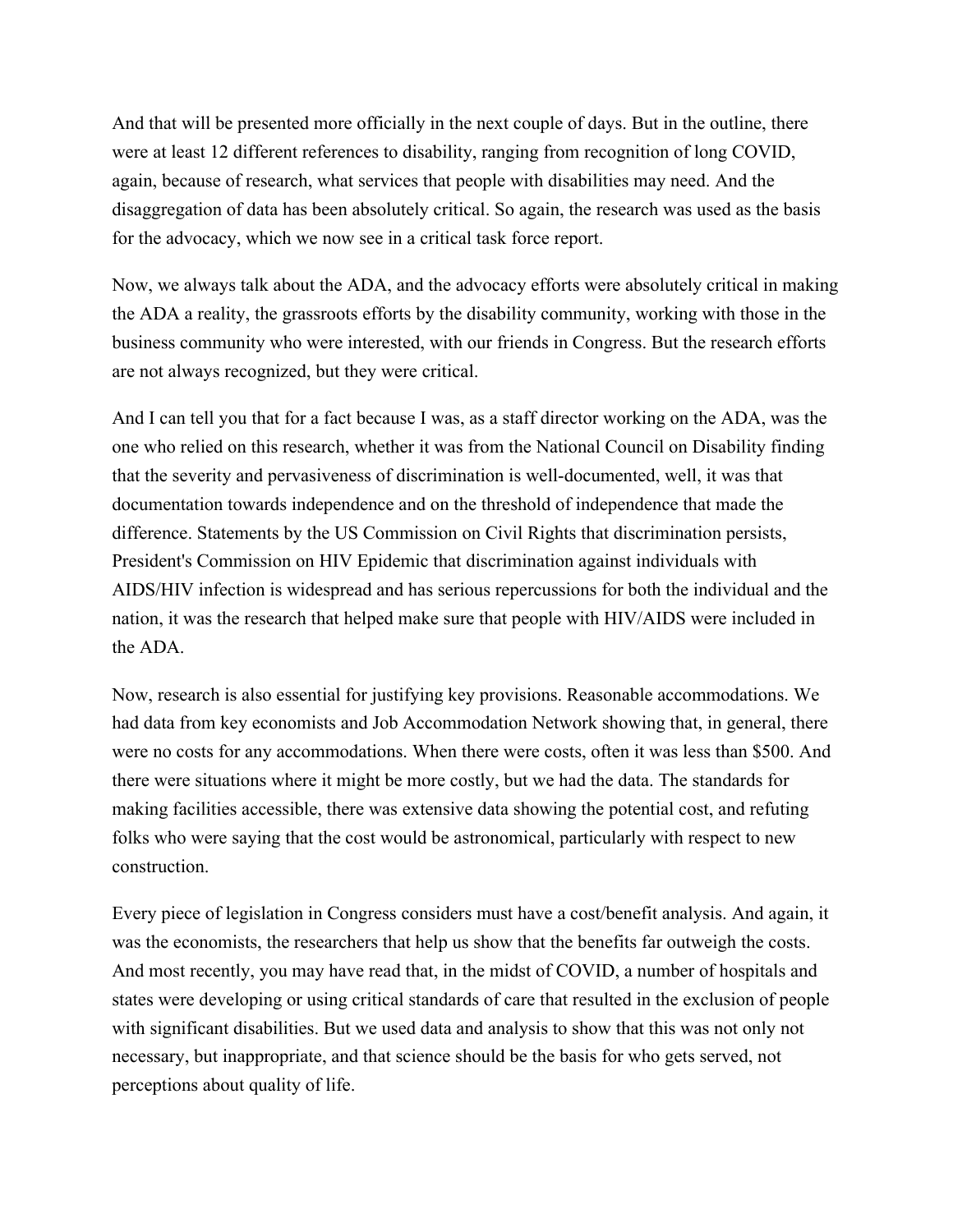Now, the next discussion here of the early intervention for infants and toddlers with disabilities is one of my favorite topics for discussion. This, I worked on the early intervention program when I was working in the House of Representatives on the Subcommittee on Select Education. And a lot of policymakers were not interested in developing a new program, or even on of a topic like infants and toddlers with disabilities. No, we don't want to do that.

But there was a critical report to Congress, and it was presented by Madeline Will as part of a Republican administration. And let me read part of what the report said. Quote, "Studies, research of the effectiveness of preschool education for children with disabilities demonstrated beyond doubt the economic and educational benefit of programs for young children with disabilities. In addition, the studies have been shown that early intervention is started, the greater is the ultimate dollar savings and the higher the rate of educational attainment."

The committee report accompanying the House bill cited two research to indicate the early intervention can accomplish and help enhance intelligence in some children, substantial gains in development, reduces family stress, saves substantial costs to society and school. Again, research laid the foundation for this. And again, the report said the legislation is based on research in child development and early childhood education.

Now, here's the part that was most interesting to me. The legislation includes what's called a minimum standards for what needs to be in an early intervention program if a state wanted to receive aid. And it's described as comprehensive, coordinated, multi-discipline, interagency programs for not only infants, but also their families. And there are nine components that must be included in the state plan.

Well, I was invited to a NIDILRR research convening, and folks were there to talk about early intervention program and the new legislation. And a number of folks said, isn't it amazing the coincidence between the best practices that we identified through research and what's in the legislation? And I just had the biggest grin on my face, because yes, we stole from the research, and it wasn't a coincidence. It was the research that allowed us to reach a consensus and have minimum standards.

So, let's jump now. Here are a slew of examples of the critical role that NIDILRR has played in advancing disability policy, and the critical role that research has played. Now, the last part of my presentation, I want to share with you some tips, some of the things that I learned by watching folks testify, by talking to folks, by just basically being able to pull together the lessons learned. And I'd like to share some of them with you now.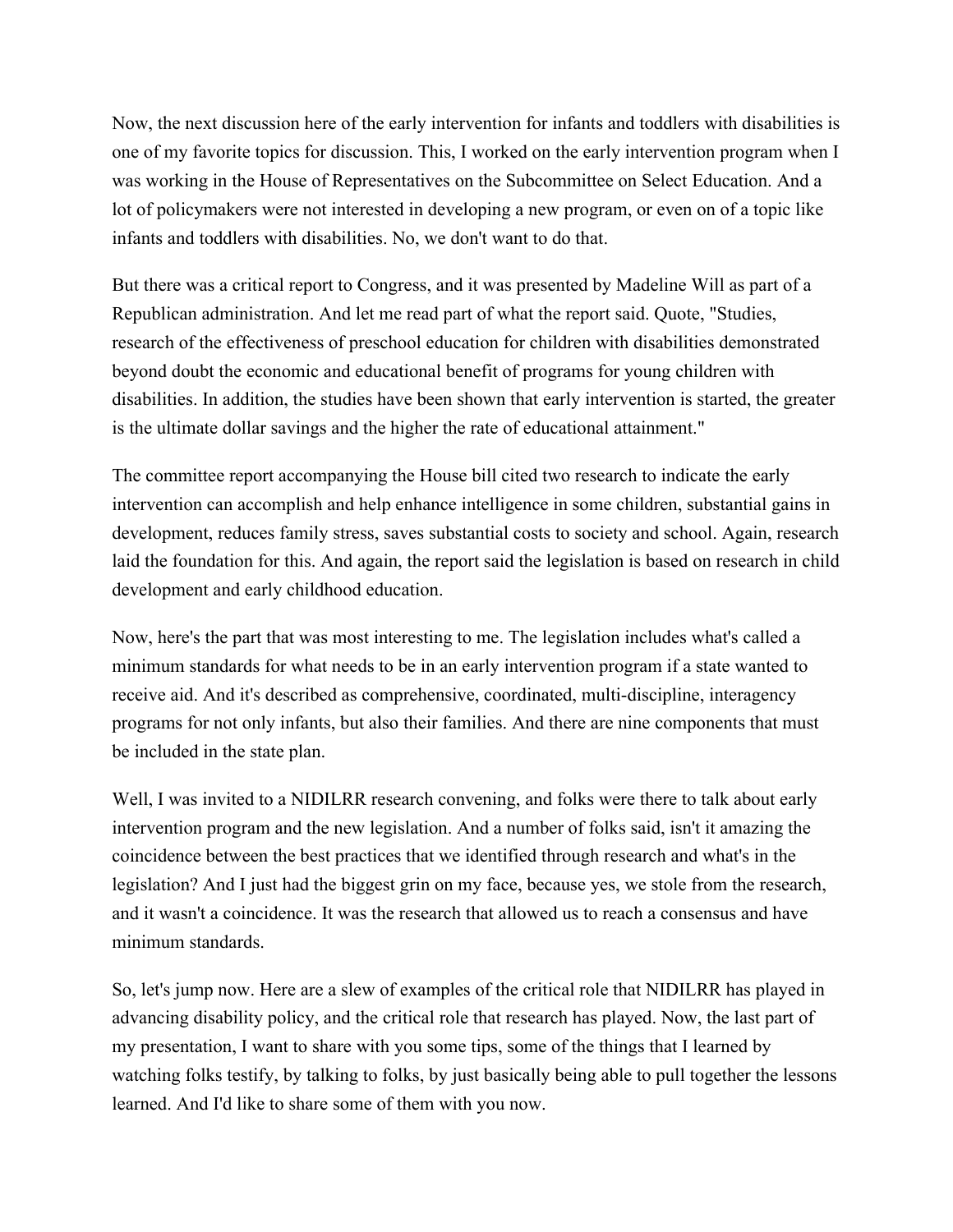The first thing is-- and we learned this from Madison Avenue-- you've got to have a title. You have to figure out how you're going to frame your testimony if you're giving written testimony. People don't say I'm going to talk about disaggregation of data in the midst of the COVID-19 pandemic. That is what you may want to be talking about, but it does not grab the attention of the policymakers. You've got to figure out something that is reflective, that is going to make them think and feel. I want to hear what this person has to say. People with disabilities count. We know what gets measured and what gets reported gets done. Something with intensity that may grab their attention.

You want to introduce yourself after the present of the title. And think about how you do it because what you're doing is trying to convince folks. And you have to have credibility to be convincing. Your gravitas. So, you've got to figure out who your audience is, and frame your background in a way that piques their interest.

Next is framing the issue in personal terms, even and especially for research. You need to get to their heart and soul before you get to their head. They have to understand why they should listen to you, why what you're saying is going to make a difference. And particularly for researchers because what you find can be very, very dry, but important. But if they understand the context on how it affects people-- in this case, people with disabilities-- you're again going to grab them in.

And then you define the problem. You deal with some of the themes and principles and approaches, and then you explain your research. So often, those who started with their research, you know what the result was? The members of Congress, at least in my experience, would get so bored that their head would go down and they'd start doing something else, probably signing letters to constituents. But if you can grab their attention and explain how it affects people, what the issues are, and then share your research, you have a better chance of making the difference.

So, you're now describing your findings, conclusions, and recommendations, but do it in a language that they can understand. If you use acronyms or jargon, you're going to lose your audience. And here's the other part that may be a little difficult, but it's critical. If you're testifying about a bill, you need to know the critical parts of the bill. You need to talk to other advocates. You're part of a team. You're part of a coalition. Don't just do this. You've got to learn the right words, the right phrases, the key purpose that your research can perform for moving the policymaking process forward.

And then last is, if there is research that may come up with a different conclusion or a different nuance, you may want to share that, because again, that gives credibility. And then explain how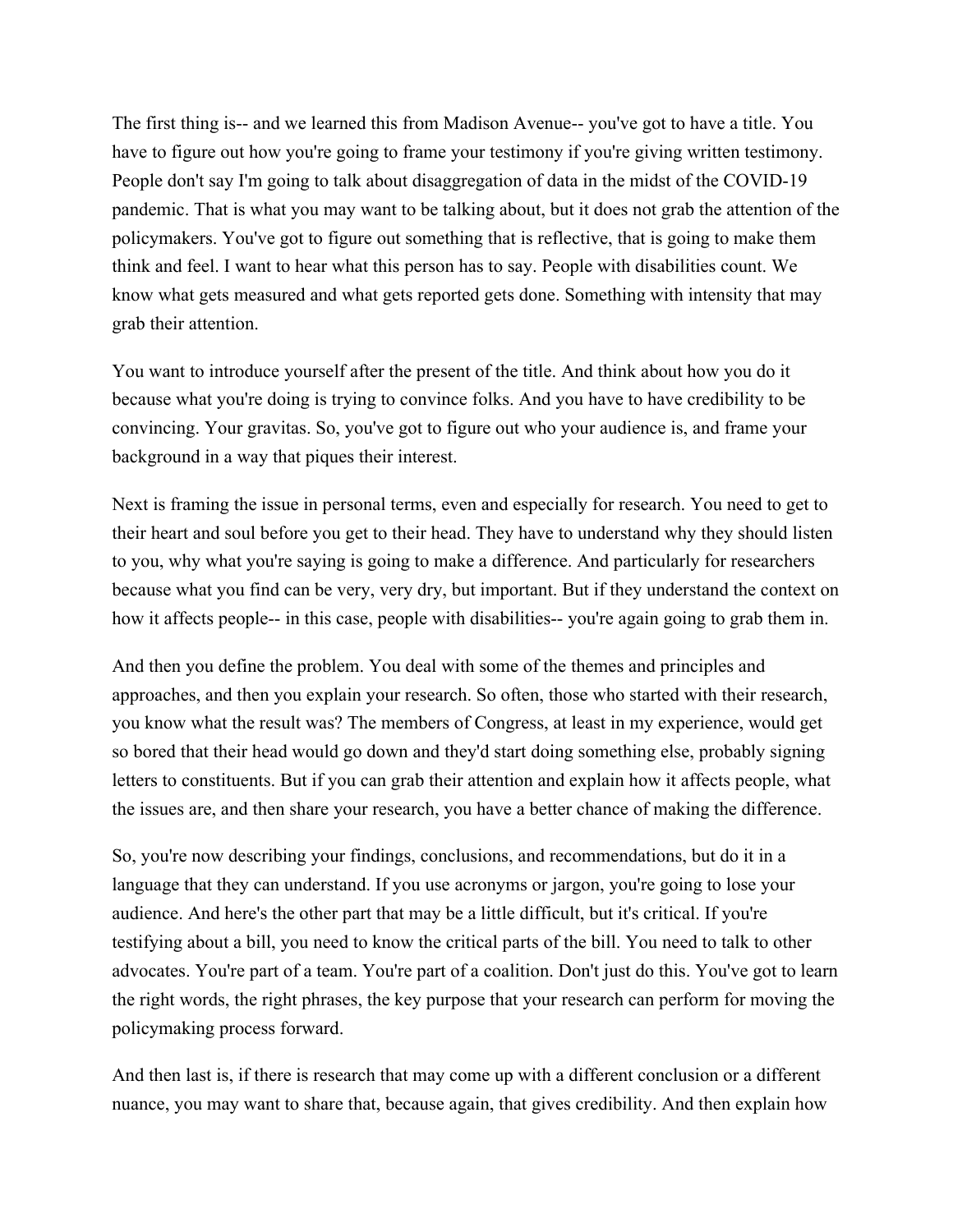your research may be different, and why. Maybe it has a little different orientation. But take into consideration the existence of other research, as well, even if it reaches a different conclusion and may result in policies that you may not support or agree with.

Now, here are some different tips for oral testimony. And it may be official. It may be at a hearing. It could be at a open meeting by the member of Congress. Or it could be just one on one in their office. Or same at the state level or the local level.

The first is to follow the guidelines for written testimony. They all still apply. Introduce the topic in a sexy way that gets their attention. Tell personal stories that are tied to the policy that you're trying to achieve. Then, provide the specifics from your research.

The next key thing is stay in role. Some of you are advocates as well as researchers, but if you're in the research role, stay in that role. You don't have to do the advocacy. You'll have others testifying there. You're there with the gravitas. You're there to lay the foundation to justify the legislation, to explain why a policy is necessary. Let others do the advocacy. Stay in role.

The next is, again, keep the message simple. Only make a few points. So, you're highlighting the key findings, conclusions, and recommendations. And here's the next thing. If you read your testimony, you can guarantee that 80% to 90% of it will never be heard.

You have to have eye contact. You have to engage the policymakers. Otherwise, they will lose interest. And try to use examples, anecdotes from real life, from your research to make your research come alive.

So let me try to summarize some of the key points that I've included in the presentation. In this day and age, with politics being as ugly sometimes as it is, we can lose sight of the importance of research. You think things are just done because a Democrat or a Republican proposes it, or one person says it's good, or one group, and nobody cares about the research, the basis for it. Research is necessary. It may not be sufficient to get legislation enacted, but it is necessary to document the problem, identify options, justify the options, develop methods of administration for ensuring or maximize implementation of the programs, and for measuring compliance.

And the second part of the presentation is to recognize that how you present your research is often the difference of whether or not it is used. You need to have a title and a topic that grabs their attention. Get to their heart and soul before you get to their head. Explain how the research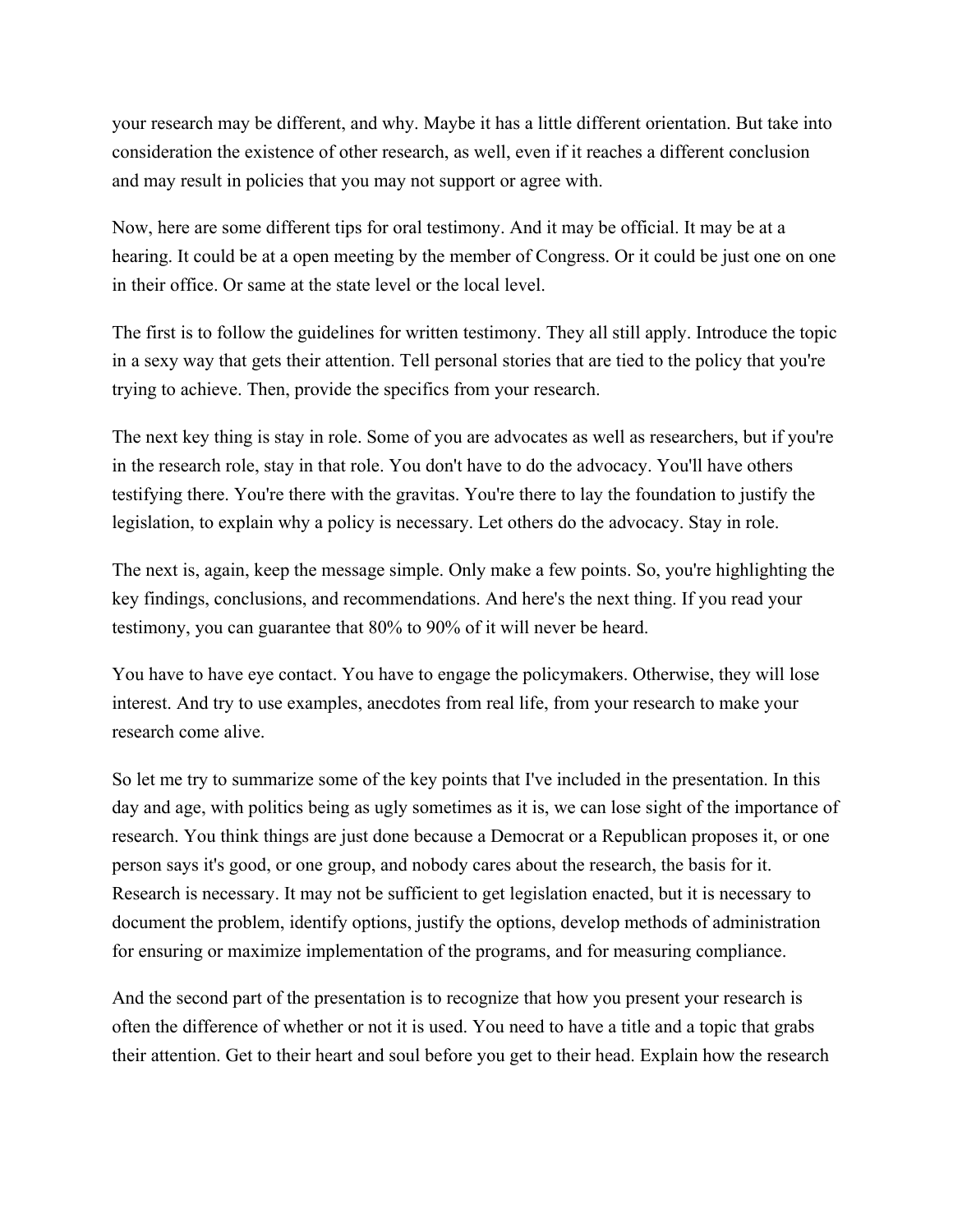is going to impact the policy, whether it's to justify it or explain that the benefits outweigh the costs.

You can make a difference, even in this political world. Thank you for the time. And we'll open it up now to some of the respondents.

JOANN STARKS: Thank you so much, Bobby. That was excellent as usual excuse me. And we're running a couple of minutes ahead of time, which is great. That means we'll have more time to answer. We've had a few questions that have come in for you. So, I'm going to go ahead and hand this off again to Kathleen, ask our reactors to get back on camera and I see they are. So, without further delay, Kathleen, please take it away.

KATHLEEN MURPHY: Sure. So, I have harvested the questions in the chat and I think we will have time to get to them. So, thank you for posting those. We are going to turn first to our linedup reactors to see what else they might have to say and I'm sure they've been reading those comments in the chat as well. So, this time around, we're going to start with Piper and then move to Marcia and Dahlia Shaewitz. As a reminder, Piper is joining us from the University of Illinois, Chicago. Piper?

PIPER HANSEN: Kathleen and thank you for your presentation. I find it reassuring that the role of research really does play a big role of shaping what policy looks like. I think as you've mentioned and alluded to it can get a little bit lost and everything else that happens at a governmental level. So, thank you for sharing that perspective.

I think one of the things that I wanted to talk to you a little bit more about was the impact of either current priorities within administrations or what's happening in the world. For example, there are so many policy changes that happened as a result of COVID. So, I'm curious to hear your perspective on how you think that knowledge of lawmakers and policymakers has maybe changed because of the impact that COVID has had on the disability community and obviously globally as well and even more broadly, what the impacts of different priorities or experiences of individual policymakers might have and the impact that we potentially could have by presenting research.

BOBBY SILVERSTEIN: Did you want me to respond now or wait for the others?

KATHLEEN MURPHY: Please, Bobby.

BOBBY SILVERSTEIN: What's that?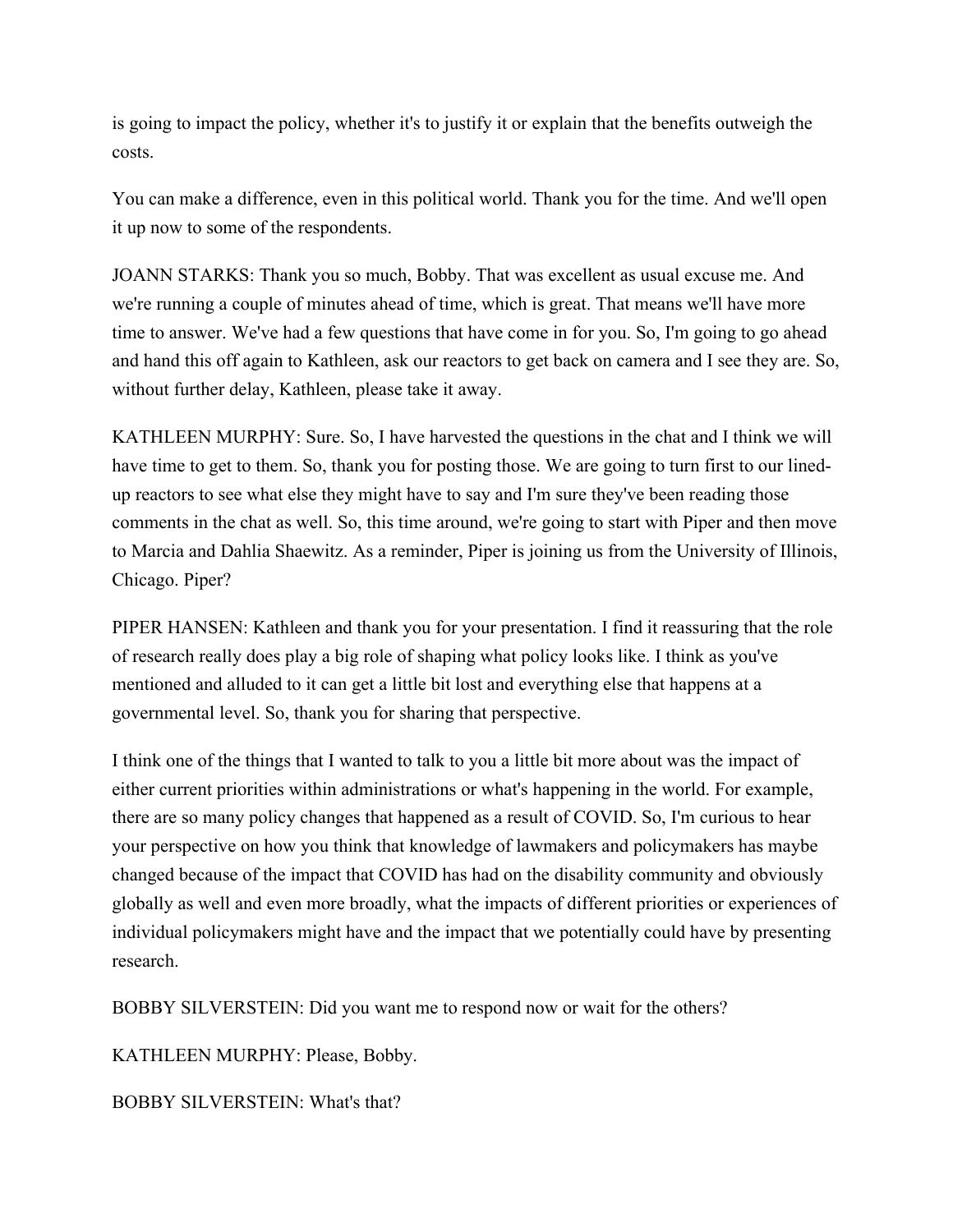## KATHLEEN MURPHY: Yes, please.

BOBBY SILVERSTEIN: To me, COVID has certainly presented not only incredible burdens but some opportunities. We know, for example, that a lot of folks' companies are using hybrid models now or returning to the workplace. Well, for years and years, people, some people with disabilities, not all, please, wanted to telework and they tried to say this is a reasonable accommodation and it's necessary and there were all kinds of excuses and explanations for why it was not possible.

Well, with everybody teleworking, there is a new understanding of what is possible. Researchers need to document this what can be done? What are some of the best and promising practices? That's a role for research to do. Policy makers are also again in large part because of the priorities of the Biden administration with its executive orders, which are stressing diversity, equity, inclusion, and accessibility, we are finding that people with disabilities are no longer an afterthought in public policy and our principle of universal design.

And not only I'm talking buildings, I'm talking about the development of programs and initiatives are beginning to take disability into consideration at the initial design stages. And that is true in terms of COVID guidance, where CDC research, OSHA based research and EEOC, Equal Employment Opportunity Commission statements of policy in terms of ADA requirements for access and equal opportunity are all coming together.

And so instead of having words like balancing the rights of people with disabilities and the need to keep workplaces safe and healthy, we're pulling them together. And the research and statements of health care from the HCR including as part of their presentations the notion of equal opportunity for people with disabilities. So, I see a new understanding by policy makers of the need to disaggregate data so we know the impact of policy on the full community of folks.

KATHLEEN MURPHY: OK, thank you Bobby. I mean there's definitely a lot of attention to disaggregation, right? How else are we going to address intersectionality? We're going to turn next to Marsha.

MARSHA ELLISON: Sure, thank you. And Bobby, I want to thank you for making researchers like me feel like we actually are doing something valuable. So, I really appreciate that. And just to sort of reiterate some of the things that hit home to me in your discussion, things like having a catchy title that gets people's attention and speaking to people's hearts before you speak to their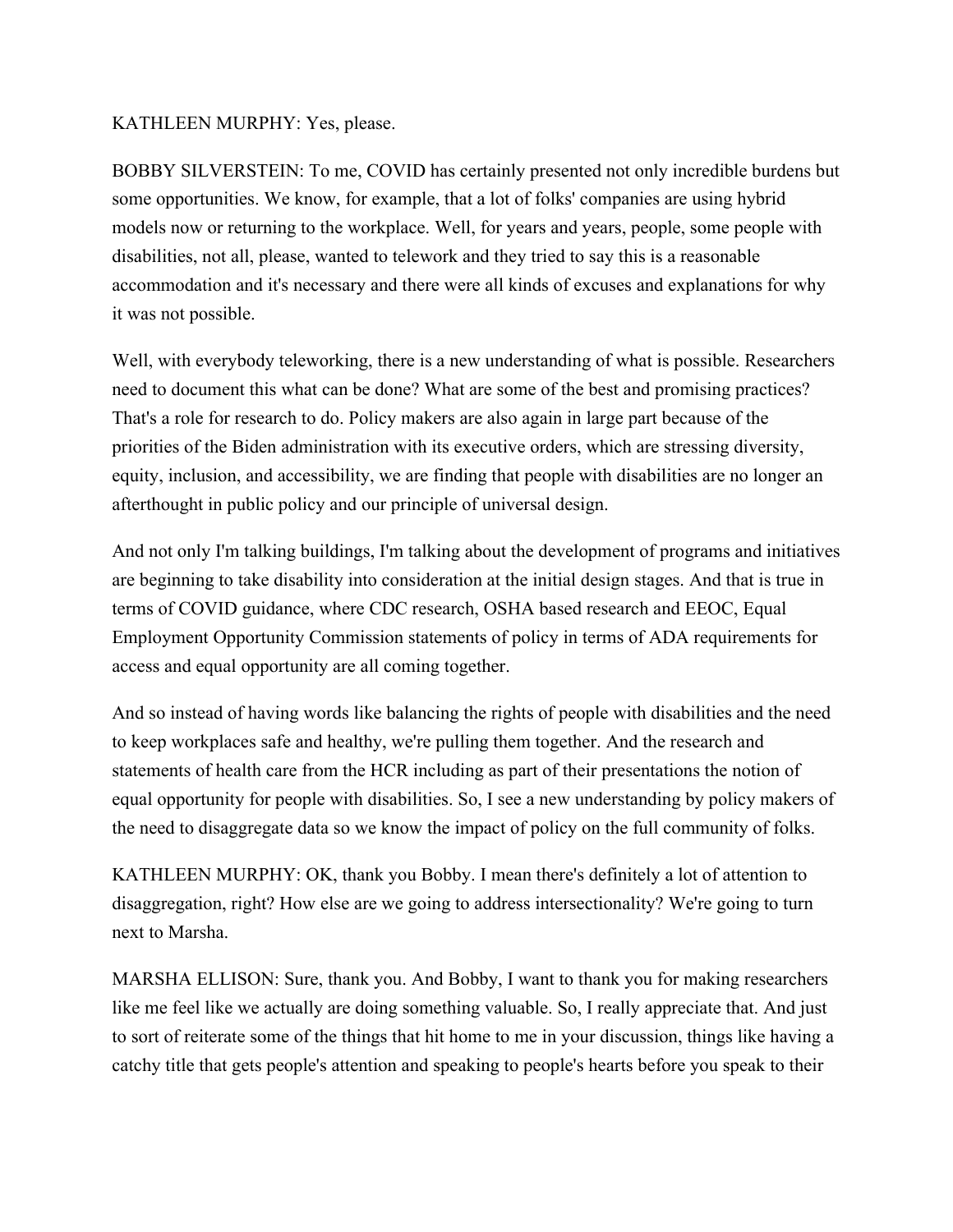heads and personalizing with anecdotes. Those are things that I've learned also along the way about speaking to policymakers.

But what I wanted to ask you was for me, it seems like there is research that's on one side and there's the policymakers on the other side and there's like this middle place where people like you and advocacy organizations and I don't know what, but I think that there are many other parties and avenues that bring that research to policy in addition to that are important, besides researchers actually giving personal testimony.

So, I wanted to ask you about that and it coincides with the question that Jennifer Solecki posed in the chat. What advice do you have for identifying the right people or communities to bring one's research findings to?

BOBBY SILVERSTEIN: Two related but distinct issues. To me, the first thing is researchers- well, let me put it this way. Effective advocacy efforts require a coalition of folks that follow strategic plans. That coalition needs the input and participation by researchers. Research is a key component of a coalition effort to foster and further public policy.

The second question that was in the chat is who do you bring your research to? And that requires research to know who the champions are. But it's more than the policy. We love to talk to the policymakers. But it's often staff, staff, staff, staff. I'll never forget working on one piece of legislation, the technology assistance program for people with disabilities. We had passed it originally and some of you on the phone may know Rud Turnbull, know that name. He was a Kennedy fellow of that year. He's the guy who took the NIDILRR research and put it together into a piece of legislation.

But after a number of years, a number of folks in Congress wanted to wipe it out. They said it's over. Six years, it's done all its work. And the community said, no. We've got plenty more we need to do. And they found one staffer from Missouri and the-- Senator Bond I believe was the chair at that point, a conservative Republican. But that staffer because of advocates back at home in the state loved this program and she, because of folks back home-- and I can't say it was researchers as well-- but one person, one staffer made the difference. It was then the researchers who came to show how to document the difference to this person who can then use it with her Republican colleagues to save this legislation which still exists today.

MARSHA ELLISON: Great story, Bobby. Thank you.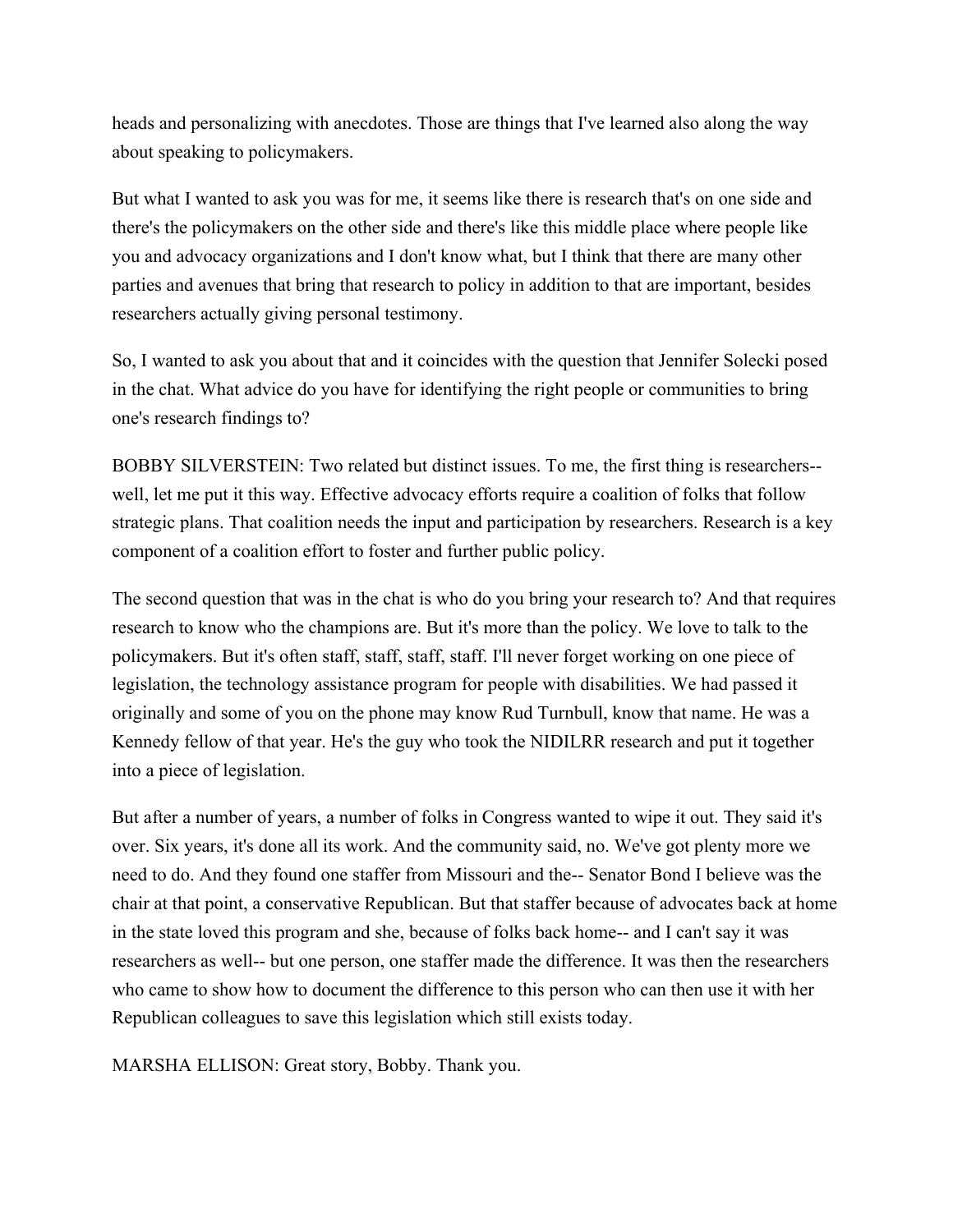KATHLEEN MURPHY: Yeah, thank you, Bobby. And thanks for engaging with people in the chat and pulling in their questions as well. And we're going to turn to Dahlia now.

DAHLIA SHAEWITZ: Sure. Hi, Bobby. It really resonated with me how you outlined a framework to advocate through written or oral testimony. So many people, general public think that their voice doesn't matter or they don't have a voice in policy-making. But in fact, people with disabilities are bringing expertise and that expertise is their lived experience. And I had a bunch of questions written for you but I actually want to ask you this.

I recall the story that the former Senate leader back at the final couple of years of Obama this is when ABLE Act was coming out, that he had a staff person who had a child with a disability who helped him understand the value of the ABLE Act. It is literally that personal. How can we get more people with disabilities into those staffers, right to get them-- and not just on Capitol Hill but state and local policy. How do we get people with disabilities into those circles to influence policy?

BOBBY SILVERSTEIN: Well, part of it is-- two ways the pipeline of universities, graduate programs to make sure more people with disabilities are learning about the policy making process, working in advocacy organizations because frequently folks from advocacy organizations then move to staff at executive and legislative branches. But we also need to get more people with disabilities running for office. Because that's just one example that you just had of somebody with a personal experience.

I can tell you the ADA wouldn't have happened if Orrin Hatch, who was the ranking member on the committee of jurisdiction, did not have personal experiences, I think it was with the nephew. Bob Dole's personal experiences and Senator McCain's experiences working with folks in the deaf community and Senator Domenici's I believe his father was visually impaired or blind. And I can go on and on. And Senator Harkin understood disability discrimination because his brother was deaf. He lived it.

And when folks in the office were expressing concern to him about, don't go too far with this ADA stuff before when it was being considered, I'll never forget. With his finger just turning red and said, don't you ever, ever bring up politics with respect to the ADA. My brother was deaf. I understand discrimination firsthand. We will do whatever is necessary to make this law happen. It was that personal experience that so energized Senator Harkin and others to make sure that policy occurred.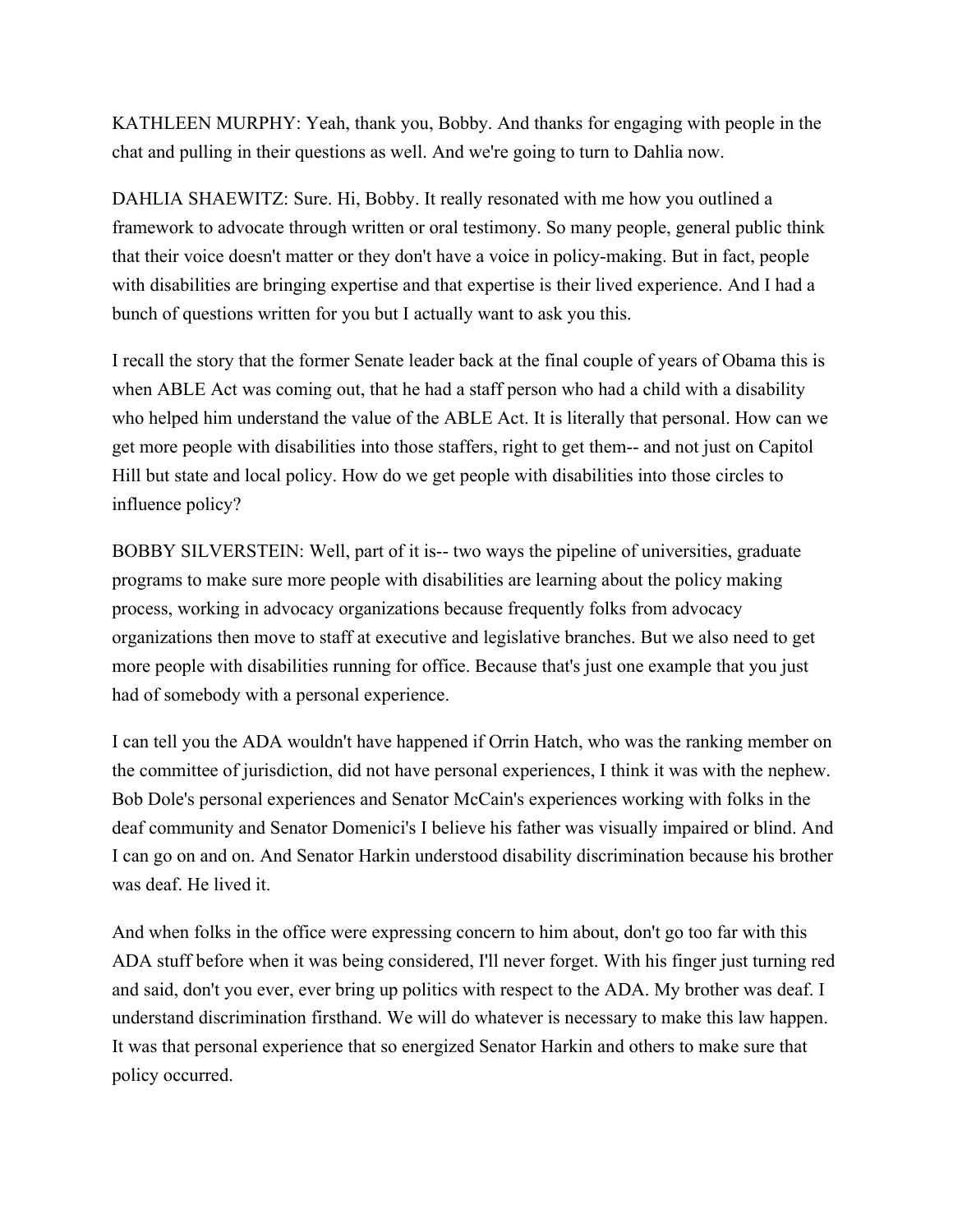So, I would like also more people with disabilities to be running for office. And when you're at the table, that's when you can make a difference. And that's the thing that is just so critical. But you can't make a difference without the research with justifying what it is you're doing.

DAHLIA SHAEWITZ: Great. Thank you, Bobby.

KATHLEEN MURPHY: So, there are some helpful comments in the chat just about that promoting the pipeline of people with disabilities running for office. And Anjali Forber-Pratt, who those of you who missed on Monday or may not be aware, she's the new incoming director of the National Institute on Disability, Independent Living, and Rehabilitation Research. Thanks for saying hi there, Anjali, and feel free to join us in this discussion if you have anything that you'd like to add. We do have a little more time and we're delighted that you're back with us.

So, Anjali did notice that the National Council on Independent Living has is tracking candidates with disabilities who are running for office and also offers a training to promote that. There was another question in the chat, or an observation about how often do researchers actually end up not necessarily running for office but being involved in policy making worlds. And I know it does happen. Like I can think of certain individuals. Like Michael Gamel McCormick-- I know not everybody knows him, but some of you do-- has I think gone back and forth between policy and the research world. Also, isn't there a fellowship or something, Bobby, for researchers that he had and others could have?

BOBBY SILVERSTEIN: It's not just for researchers but a lot of them are. The person now I believe who is that the Domestic Policy Council for President Biden, Kim, was a former Kennedy fellow and also an academic. The Kennedy fellowship is what I think you're referring to.

KATHLEEN MURPHY: I am, mm-hmm.

BOBBY SILVERSTEIN: And every year, the Kennedy foundation folks-- I'm on the panel off- interview folks and a lot of them are folks from academia. As I said, both Ann and Rud Turnbull were Kennedy Fellows. Rud worked with me and Ann worked with other policy makers when she was here.

KATHLEEN MURPHY: Yeah, thanks. It's Kimberly next, Ed, so I'll put her name in the chat. Because my involvement in NRTC, which is the Professional Association of NIDILRR Grantees, I was able to talk to some of her colleagues at one point. And we also do have-- everybody who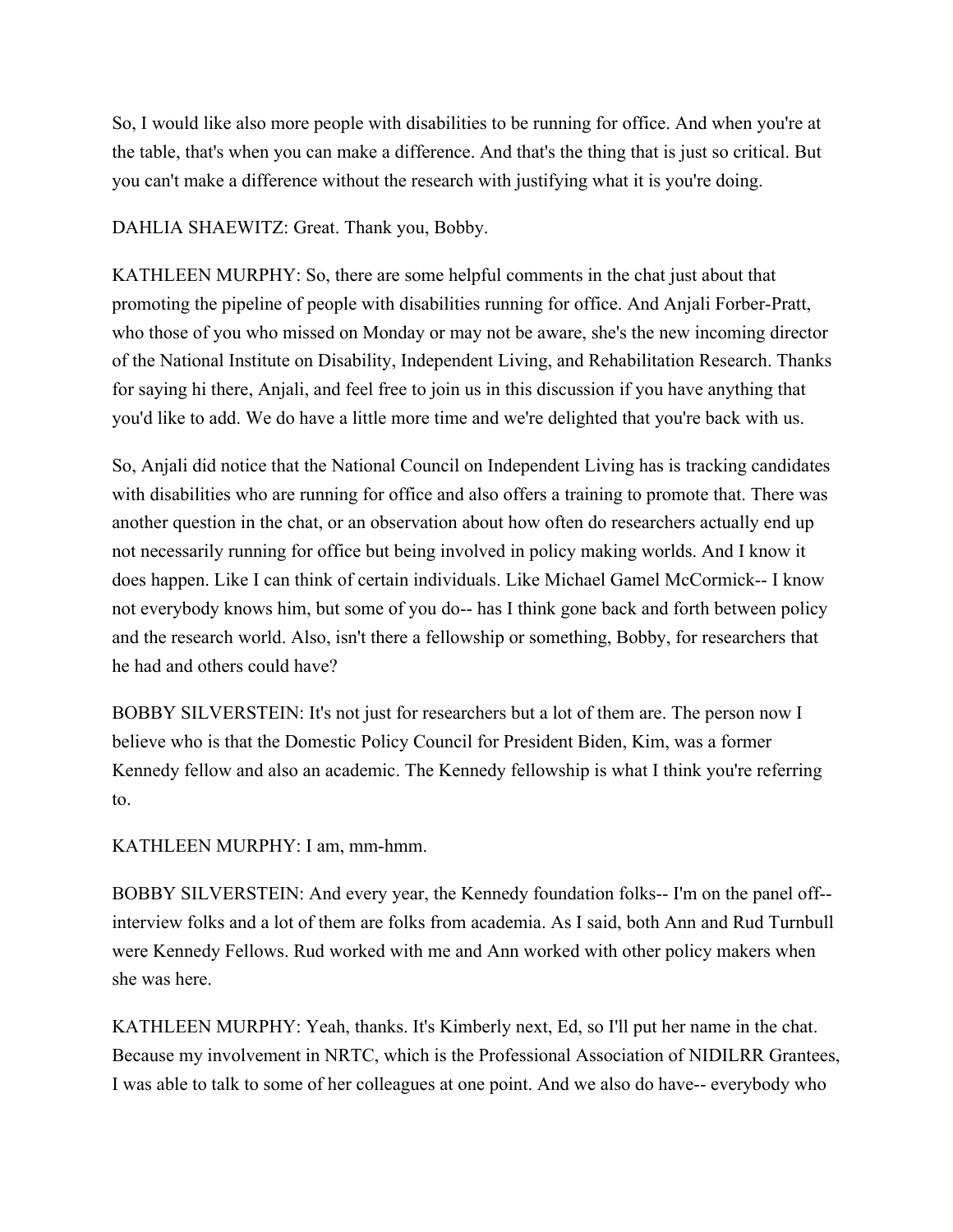registered, we gave them the opportunity to ask some questions. And there was one that I thought was really good that we haven't really exactly covered.

We've talked a lot about content of a message and who should deliver the message and how to deliver that message. But especially right now with so many people, including Congress, working sometimes from home, what are good channels to use to embed this content into?

BOBBY SILVERSTEIN: Well again, working with coalitions. There are folks who will know who the right people are and how to get their emails.

KATHLEEN MURPHY: Mm-hmm. So, email.

BOBBY SILVERSTEIN: Some emails are oftentimes that is worth gold if you can do that. And if I can kind of go off of that question with another nuance--

KATHLEEN MURPHY: Absolutely.

BOBBY SILVERSTEIN: There's different kinds of advocacy. Some organizations have a position. They go forward with that position and that's it. But if you ask me who are the best advocates? They are people that provide critical, legitimate, accurate information to the staff. And sometimes that research presented as research, not as advocacy information but as research, will be the difference between including a provision or a bill being enacted.

Again, stay and roll. You can be an advocate because if you're doing research in this field, I'm sorry. You care about people with disabilities. You may be objective and hopefully you are and use scientific rigor but you're trying to advance an agenda but stay in your lane.

KATHLEEN MURPHY: Which is interesting because sometimes people are in the researcher role in this field because they also drive in a different lane and have that personal ties so it's an interesting point that you're making.

BOBBY SILVERSTEIN: You can also, if you're a parent or a person with a disability, you may be in a different lane. You may be in terms of advocacy. But don't then do the research. If you've got research that is going to be critical to secure enactment of a bill, a provision stay in that lane. People just so often don't understand that. It's just again, when I'm the recipient as a staffer of that information, I don't want that researcher's credibility undermined by using polemics or rhetoric. I want them to use not jargon but I want them to be true to their research domain, their background.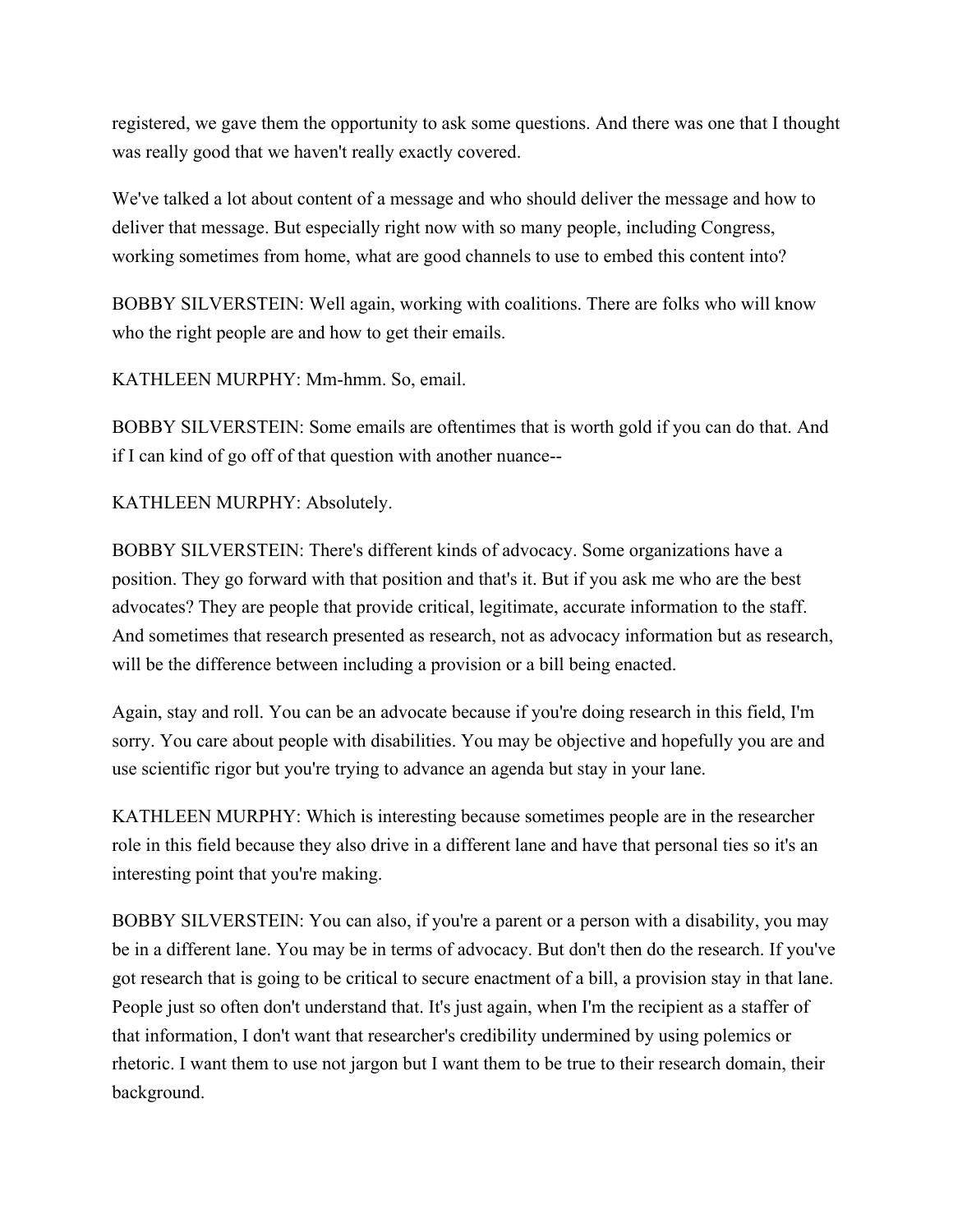## KATHLEEN MURPHY: Sure. A real data driven message.

BOBBY SILVERSTEIN: But you can still do it in a personal way. But again, if we're looking for evidence based, data driven solutions, hello. The research community has got the answers.

KATHLEEN MURPHY: Mm-hmm. Because Nat Dean was pointing out-- Ken, I think you mentioned this as well. It can be really helpful to do some research on the background of the member of Congress or even the staff and figure out why they might care. So, I could imagine you could preface and say, well I'm aware you have a nephew with this issue. I'm a parent and this is why I care about my research. Let's talk about the research.

BOBBY SILVERSTEIN: But then you've got to be careful because then you're in the role of advocate, parent, and researcher. And again, if you're presenting the research, for me personally- let me tell you a quick story. I see I've got one minute. But let's see if I could talk a little bit--

KATHLEEN MURPHY: You're fine. You're fine. You're five minutes, actually. We're going and I don't have that much to say to wrap up the conference, so don't worry about it.

BOBBY SILVERSTEIN: When we were doing the reauthorization of the Individuals with Disabilities Education Act a number of years ago, it was a very, very controversial reauthorization. There were efforts to totally gut IDEA, particularly with respect to disruptive and dangerous children and they wanted to expel and exclude folks and we were able to resist that. But one of the things that we had to do this was a board of education person from Pittsburgh, Pennsylvania and she stayed in her lane as a member of the Board of Education.

And she said, these other folks from Board of Education who are saying all these things, they're wrong. We figured out how to do this in Pittsburgh without excluding and suspending and expelling kids with disabilities. And we did it by having functional assessment, behavioral intervention plans. We trained our staff and our suspension rate went from x down to almost nil. And her gravitas made a tremendous impact on members of the Senate.

She happened to also be a parent. But she was not playing that parent role. She was staying in the lane of Board of Education. Because the National School Boards Association wanted to make dramatic negative changes to the law. So, she was saying, I'm one of you and we can do it if you use best practices.

KATHLEEN MURPHY: So, Jessica Lukefahr, I mean, that was a great example. So, she asked, if you're a researcher and advocate how do you make a decision between the two? So, you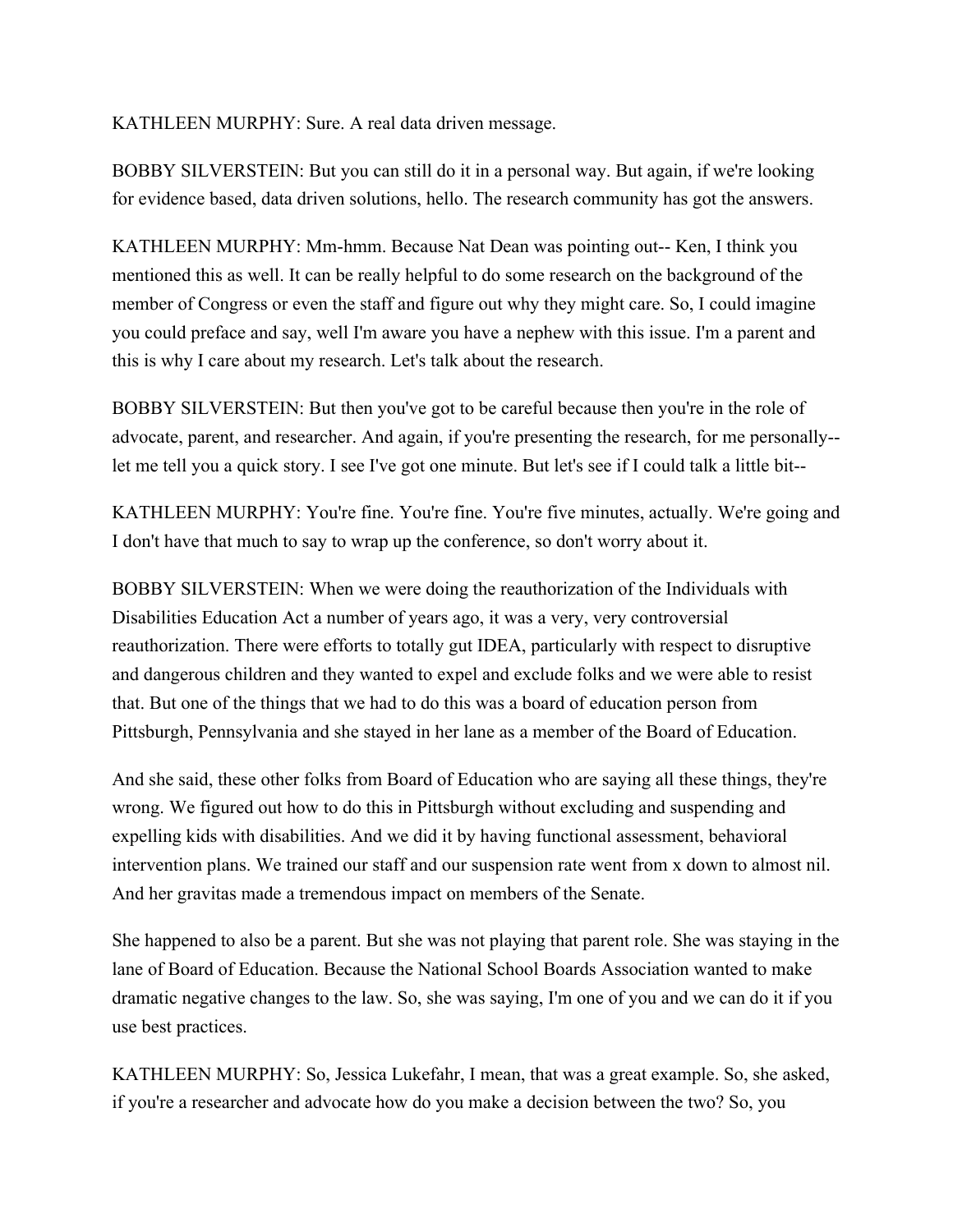obviously think that person made the right choice. But is there a time when you should be the parent at a time when you're not?

BOBBY SILVERSTEIN: Sure. But that's where you can't-- advocacy systems change does not occur in isolation with one person trying to do something or research. It usually succeeds when there's an organized coalition with a strategic plan and through that coalition, you will be figuring out what's your role.

KATHLEEN MURPHY: So, I know Dahlia, you've been pretty active in the chat here. Is there anything that you wanted to share with the whole group while you're on?

DAHLIA SHAEWITZ: I can't stop chatting. No, but Bobby, as you were talking, it reminded me of when I worked-- and I know Cindy Kai is on the line and Pimjai is here so it correct me if I get my facts wrong. But a number of years ago, we had information about traumatic brain injury research. And so, we went to the hill person. I forget if it was a Senator or Congress congressperson. I think it was congressional caucus on TBI. And we went and presented him with information from the model systems, we met with his chief of staff and the chief of staff, when we were done speaking, said, and what do you want?

We didn't want anything. We just wanted to share information and tell them there was this thing, this group of researchers who know all about traumatic brain injury. And that sort of disarmed the staff person and she invited us to talk more. And they ended up inviting her to a model systems traumatic brain injury researcher meeting to have further conversations and what that resulted in, I don't know but it was really interesting because it wasn't about pushing an agenda. It was educating, informing and they were able to receive it because there wasn't a hidden agenda. It was all very open. So, I just want to share that story because I thought it was a positive experience.

BOBBY SILVERSTEIN: That's perfect because what that shows is, again, you you've reached the promised land of advocacy when the staffer or the member calls you. The purpose of this meeting was to just say, hello. We're experts. We're here if you need us. We don't have any particular action item on our agenda. We're here as an expert. And because of that, 50 times a day, they're asked to do something by somebody. And here you're there and you show your gravitas. You show your credibility. You show your knowledge.

When the brain injury legislation is up for reauthorization, who are they going to go to talk to? When there are issues about essential benefits and how cognitive therapy may be an important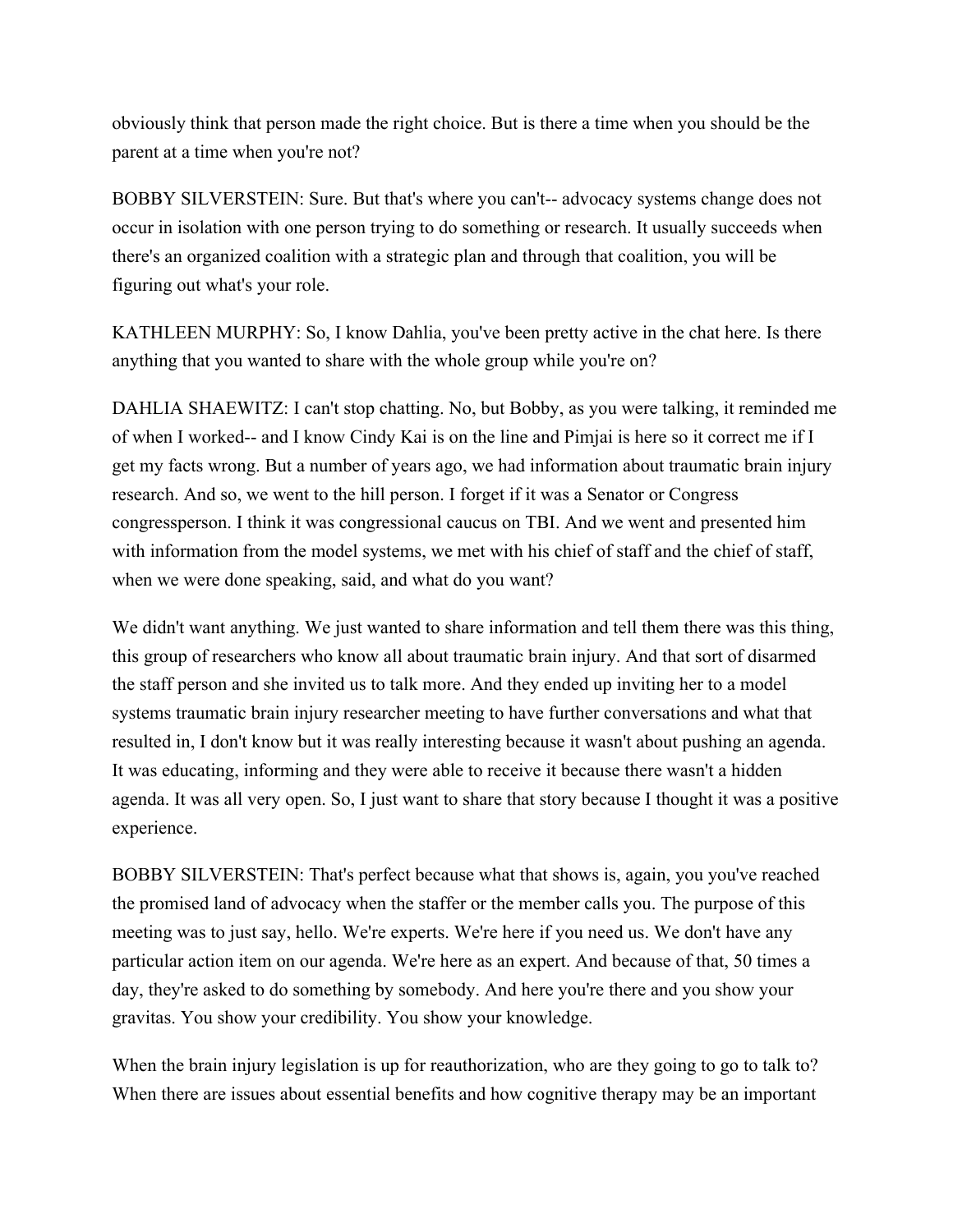rehabilitation, who are they going to go to? They're going to go to this group who had established this credibility as somebody to get expert advice from.

KATHLEEN MURPHY: So, we do have a surprise guest this afternoon in this discussion. Doctor Anjali Forber-Pratt is NIDILRR director and has joined us and I think has some pearls of wisdom to share.

ANJALI FORBER-PRATT: Yeah, so I just wanted to say thank you so much and Jessica, I really love the question that you're asking. And I think there's also a way to really bring together both your identity as a researcher and as an advocate. Some of these terms and research, we're seeing participatory action research, community-based research and at NIDILRR, it's something that we're very proud of where we require that funded projects have involvement of either people with disabilities or organizations representing people with disabilities as part of whatever work is being proposed.

And in that way, we're trying to do multiple things. Unfortunately, there is not yet enough investigators with disabilities who are engaged in doing this type of research. And so that's one way that we're really trying to intentionally bridge that gap. And then secondly, I also put in the chat space some of our ADA centers on disability. There's actually an upcoming participatory action research consortium coming up and I put the link there in the chat, which could be a way to learn a little bit more about really how to bring together each of those identities. But I do want to echo something that Bobby said which is also important.

It's knowing what hat it is you're wearing and in what setting. Because if someone's expecting you to be wearing that research hat and you come on too much with the personal story, it has the potential to be misleading and vice versa. If they really want to hear the personal activism story but you're coming in with all of the statistics and all of the latest findings-- part of it is about making sure that those expectations are clear up front.

And those of you who have heard me speak, oftentimes I say, hey, I'm both. I'm the researcher and the activist. And so, I try to set that expectation up ahead of time of saying, hey, I am a person with a disability but I'm also the disability researcher and wearing this hat as the director of NIDILRR. So, I think setting those expectations for whatever engagements are that you're having is really important.

BOBBY SILVERSTEIN: Totally, totally agree.